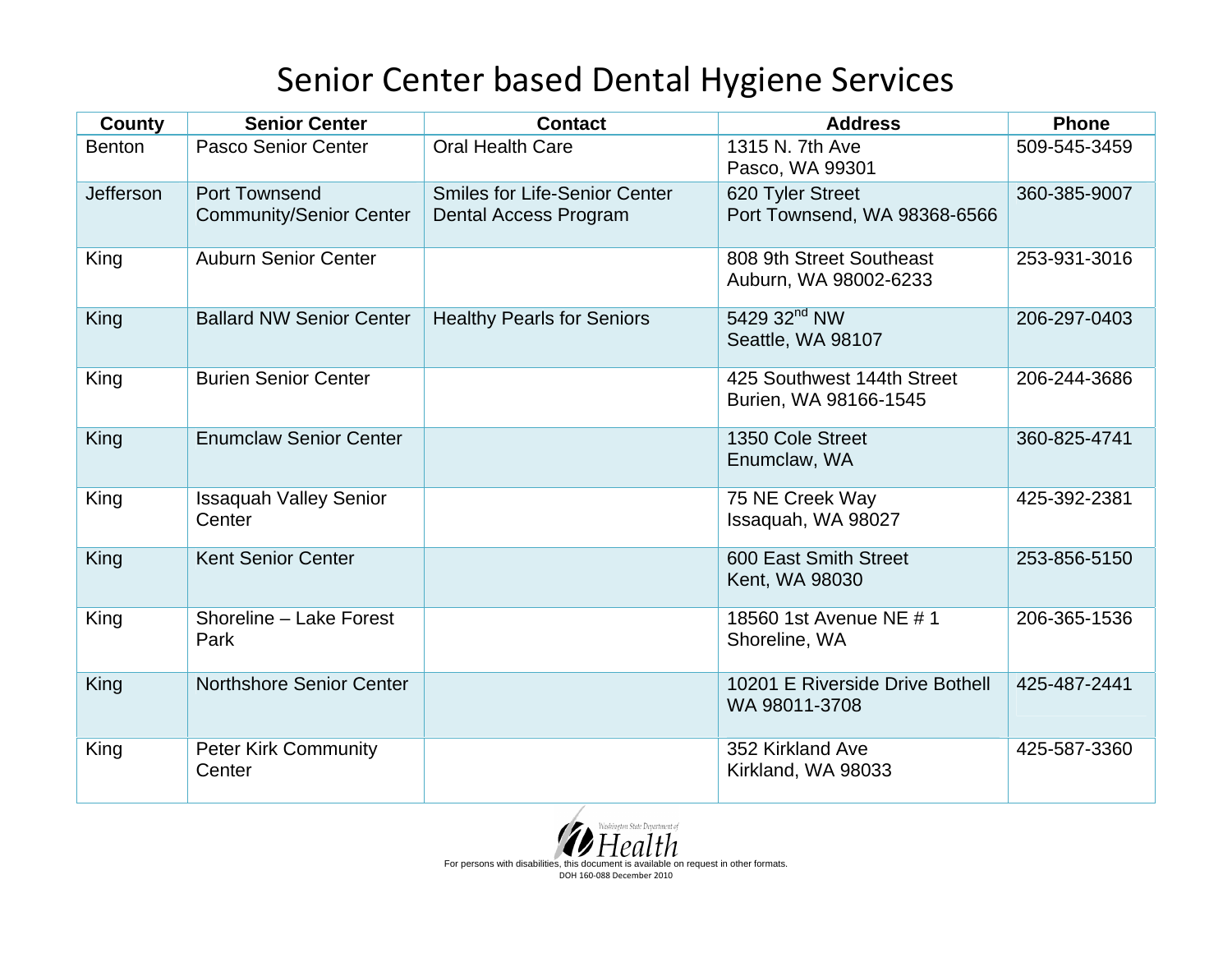## Senior Center based Dental Hygiene Services

| King            | Mt Si Senior Center                                          |                                                                  | 411 Main Avenue South<br>North Bend, WA 98045  | 425-888-3434 |
|-----------------|--------------------------------------------------------------|------------------------------------------------------------------|------------------------------------------------|--------------|
| King            | The Senior Center of<br><b>West Seattle</b>                  | <b>Healthy Pearls for Seniors</b>                                | 4217 SW Oregon St.<br>Seattle, WA 98116        | 206-932-4044 |
| Kitsap          | <b>Bainbridge Island Senior</b><br>Center                    | <b>Washington State Smile Partners</b><br><b>Smiles for Life</b> | 370 Brien Drive<br>Bainbridge Island, WA 98110 | 360-689-3338 |
| <b>Kittitas</b> | <b>Adult Activity Center</b>                                 |                                                                  | 506 S. Pine St<br>Ellensburg, WA 98926         | 509 962-7242 |
| Lewis           | <b>Twin Cities Senior Center</b>                             |                                                                  | 2545 North National AVE<br>Chehalis, WA, 98532 | 360-807-3717 |
| Lewis           | Qlequa Senior Center                                         |                                                                  | 119 SW Kerron Street<br>Winlock, WA 98596      | 360-807-3717 |
| Lewis           | <b>Packwood Senior Center</b>                                |                                                                  | 12931 Hwy 12<br>Packwood, WA 98377             | 360-807-3717 |
| Lewis           | <b>Toledo Senior Center</b>                                  |                                                                  | 150 Coal Street<br>Toledo, WA 98591            | 360-864-2112 |
| Snohomish       | <b>Edmonds Senior Center</b>                                 |                                                                  | 220 Railroad Ave<br><b>Edmonds WA</b>          | 425-774-5555 |
| Spokane         | <b>Corbin Senior Center</b>                                  |                                                                  | 827 W. Cleveland<br>Spokane WA. 99205          | 509-327-1584 |
| Thurston        | The Olympia Center-<br><b>Senior Center Dental</b><br>Access |                                                                  | 222 Columbia Street NW<br>Olympia, WA 98501    | 360-586-6181 |